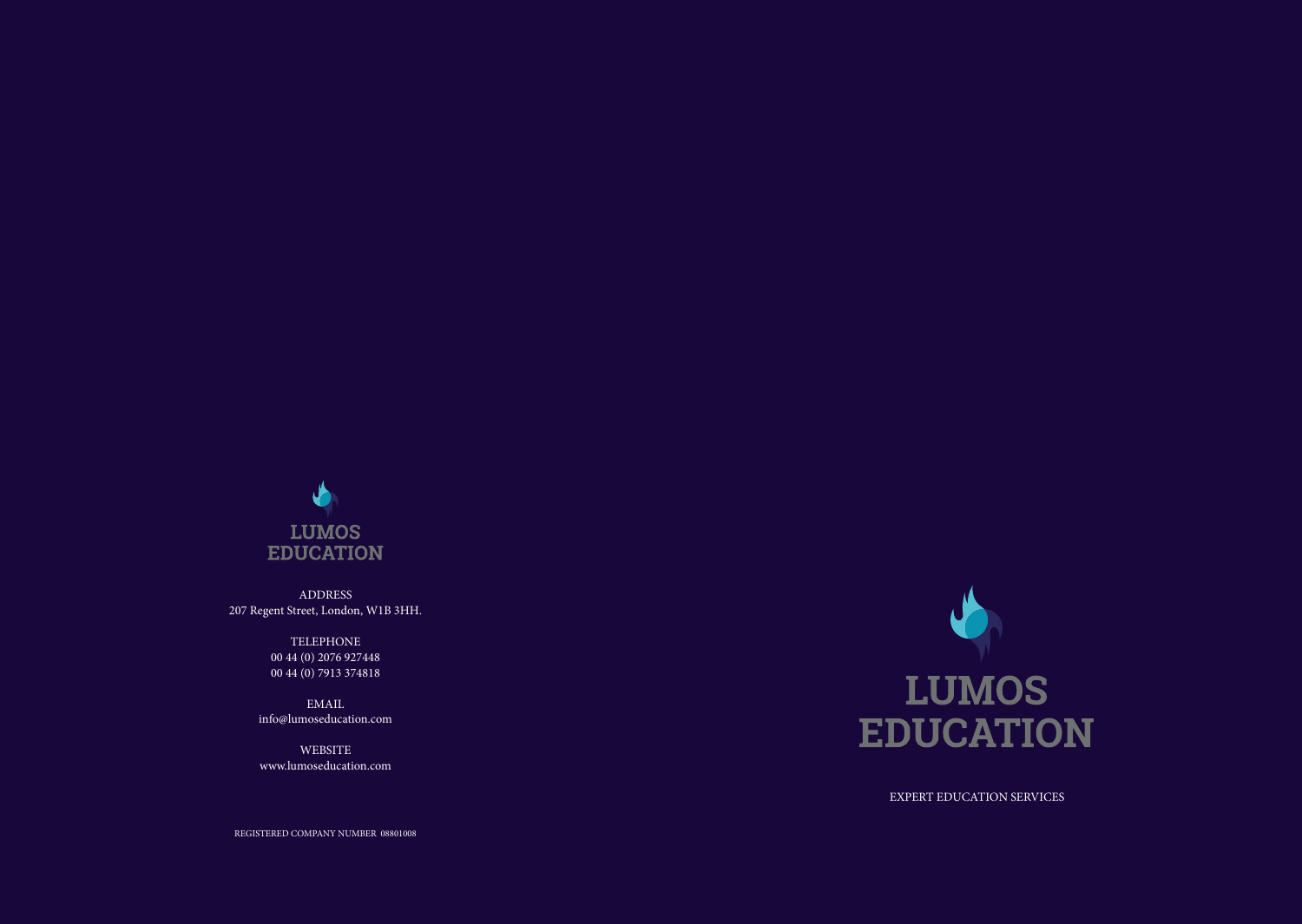

# INDEX

| Welcome                          | 01 |
|----------------------------------|----|
| <b>Relocation Service</b>        | 03 |
| School Advice & Placement        | 05 |
| <b>University Advice Service</b> | 07 |
| Mentoring                        | 09 |
| Home Schooling                   | 10 |
| Guardianship Service             | 11 |
| <b>Academic Assessments</b>      | 13 |
| <b>Tuition Programmes</b>        | 15 |
| <b>Education Programmes</b>      | 17 |
| <b>Cultural Programmes</b>       | 19 |
| Meet the Team                    | 21 |
| <b>Testimonials</b>              | 23 |
|                                  |    |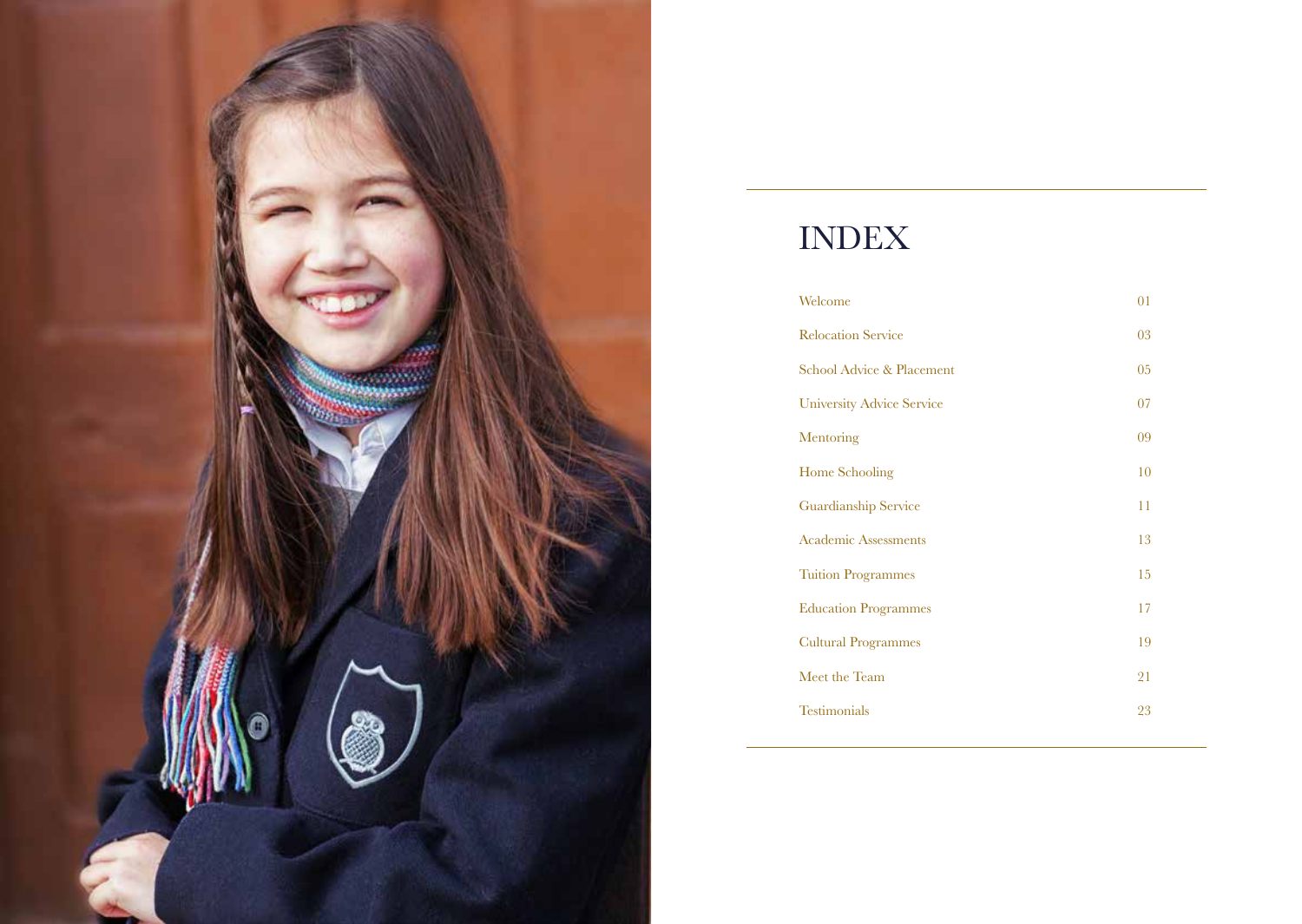

### WELCOME

#### EXPERT EDUCATION SERVICES

Lumos Education is a specialist provider of education services in the UK. We work with families from all over the world to ensure that their children have access to unrivalled education opportunities.

We take great care to make sure that our education advice is tailored to your family's individual needs. We put your child's success and happiness at the heart of every decision we make.

Our in-depth education advisory services are available to help you to find the right school or university for your child. Our Relocation Service

aims to ease your transition to life in the UK by taking care of your family's education needs. We arrange for individual tuition programmes carefully tailored to help your child achieve his or her academic goals. Our tutors are subject specialists selected for their experience and their proven ability to help children to succeed.

Integrity and confidentiality are central to the services we provide. Each family's circumstances are treated with total discretion. As a small company, we are able to provide a dedicated service.

Johanna is a person of sound judgement and integrity - she did some excellent education consultancy work for our young family in London and comes highly recommended.

IAN HOOK - LONDON, UK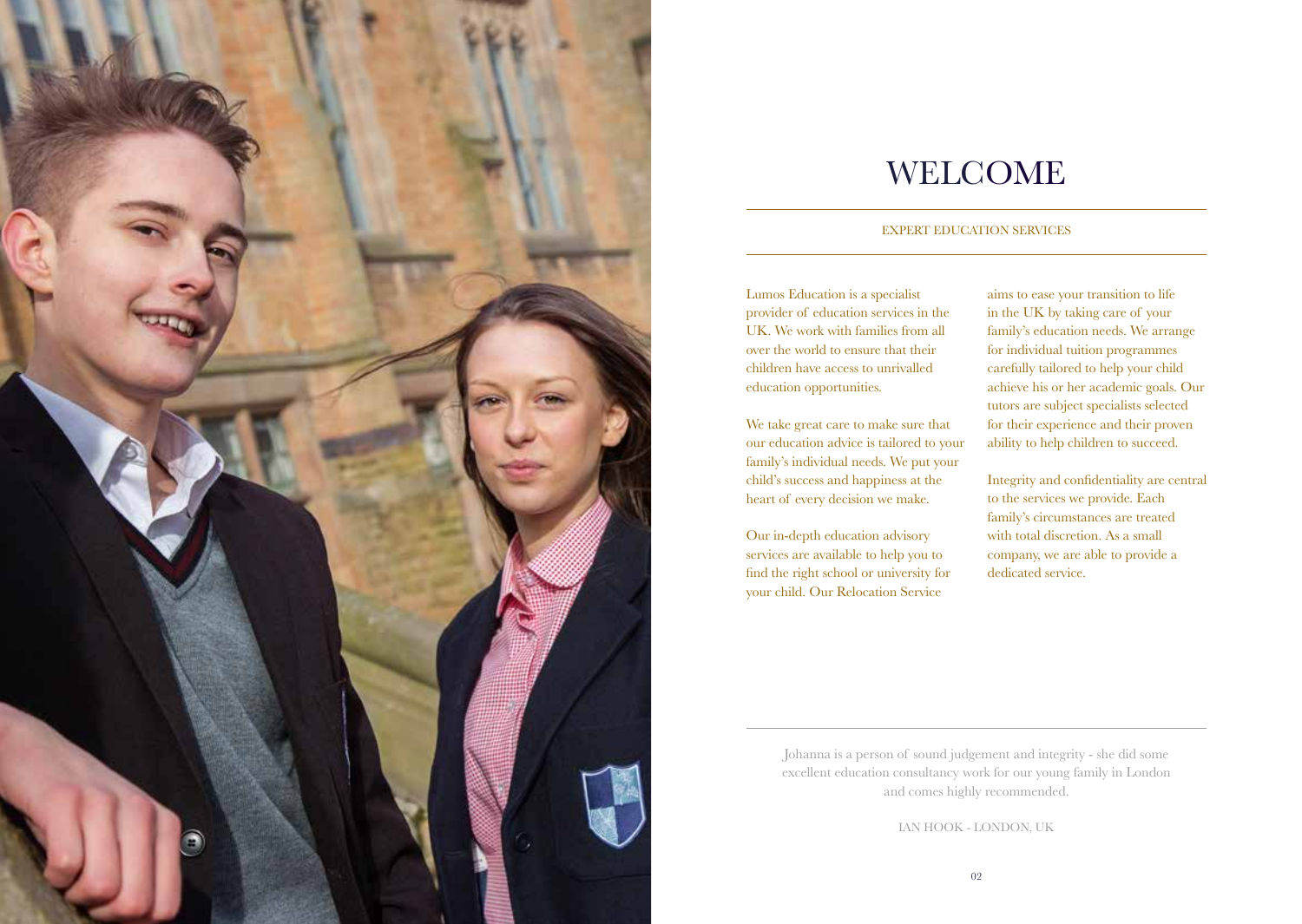### RELOCATING TO THE UK

#### RELAX WHILST WE TAKE CARE OF YOUR EDUCATION NEEDS

We understand that relocating to another country can be challenging and that children are particularly sensitive to changes in their schedule and education. We aim to make your relocation to the UK as smooth as possible.

We offer an expert education advice service for families relocating to the UK. This can take the form of advice during which our consultants will explain the British academic system, application process and recommend schools. Alternatively, we can take

care of every detail including schools applications, preparation for entry, academic assessment and provide specialist tutors.

We are experts in the British academic system. We can also support your child's entry to leading international, French and American schools in London. We are experienced in advocating for expatriate and international families and in finding education solutions for expatriate children.

Coming to the London for my husband's academic sabbatical, we needed help familiarising ourselves with the British education system. The team at Lumos was perfect: no stone was left unturned. More importantly, we really felt that you got to know us as a family and understood our daughter's specific needs.

GAIA, NEW YORK, USA.

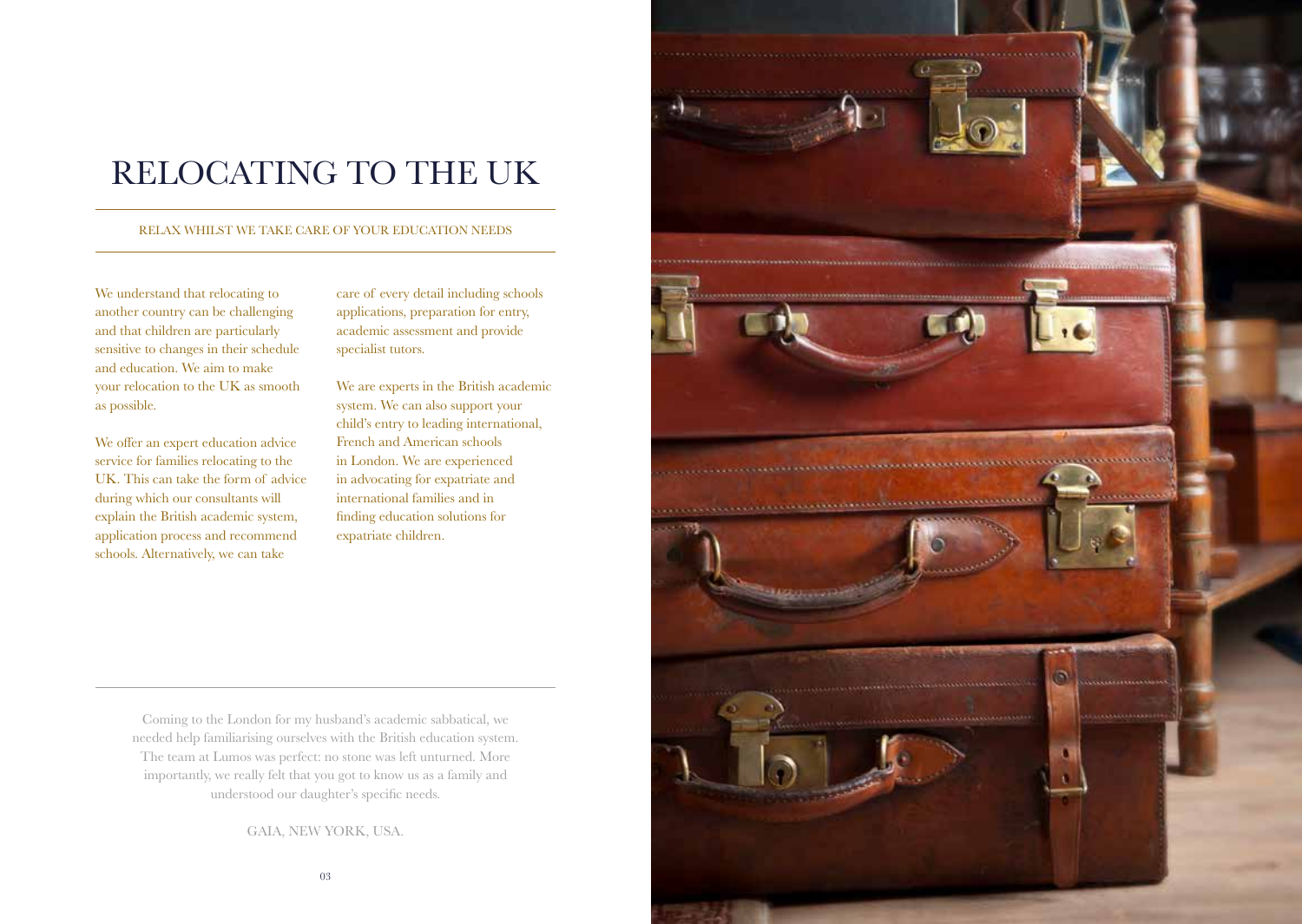## **SCHOOLS** ADVICE & PLACEMENT

#### THE RIGHT CHOICE

Like many of our families, you may wish to benefit from our full school placement service, where we support you and your child through every stage of your important decision on schooling.

With established links with Local Education Authorities (LEAs) and to many leading schools in the UK and Switzerland, including boarding schools and international schools, we can help you to work through the numerous choices available and advise you as to which option will give your son or daughter the chance to excel and be happy.

We take time to advise on selection and admissions procedures and concentrate on finding the perfect match for your son and daughter. Our approach is always child focused and we listen carefully to your child's feedback on a school to make sure that they are included at every stage of the process.

Elena is so happy at her boarding school. Your advice was invaluable.

JULIA KUTUZOVA, MOSCOW, RUSSIA.

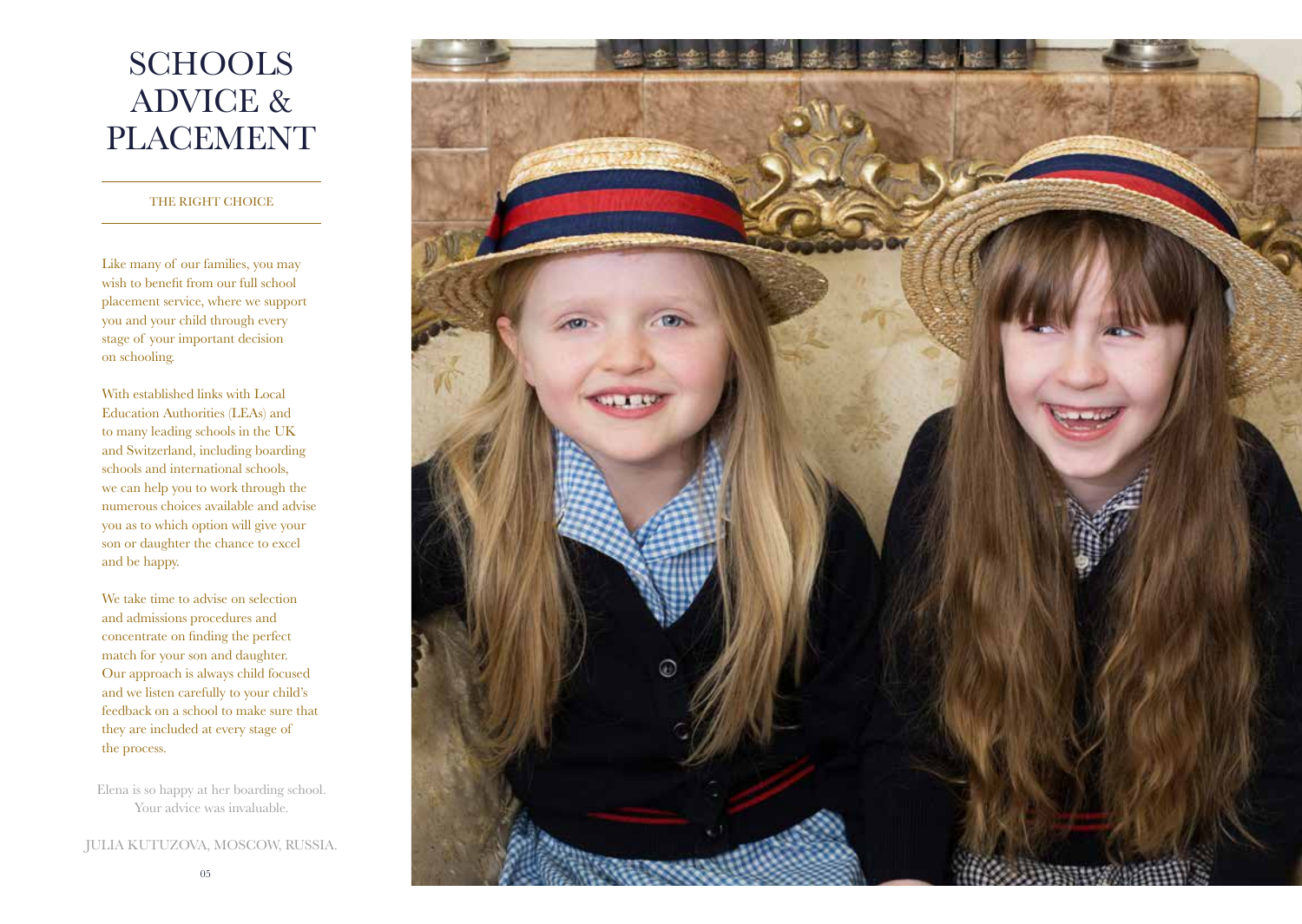### **UNIVERSITY** ADVICE SERVICE

PROFESSIONAL ADVICE

University entrance procedures can be lengthy and confusing. Where possible, it is important for families to start early when thinking about which school subjects to take and how these will affect the choice of degree course at university.

Our consultants can advise on all aspects of university application including the subjects to study at school, preparing UCAS applications and writing personal statements. Our mentors are also on hand to help your child manage the transition from school to university and to provide academic and emotional support whilst your child is at university.

Lumos is perfect for any parent wanting to trust someone with arranging their child's education needs: every detail is taken care of.

ANDREW SHAW, LONDON

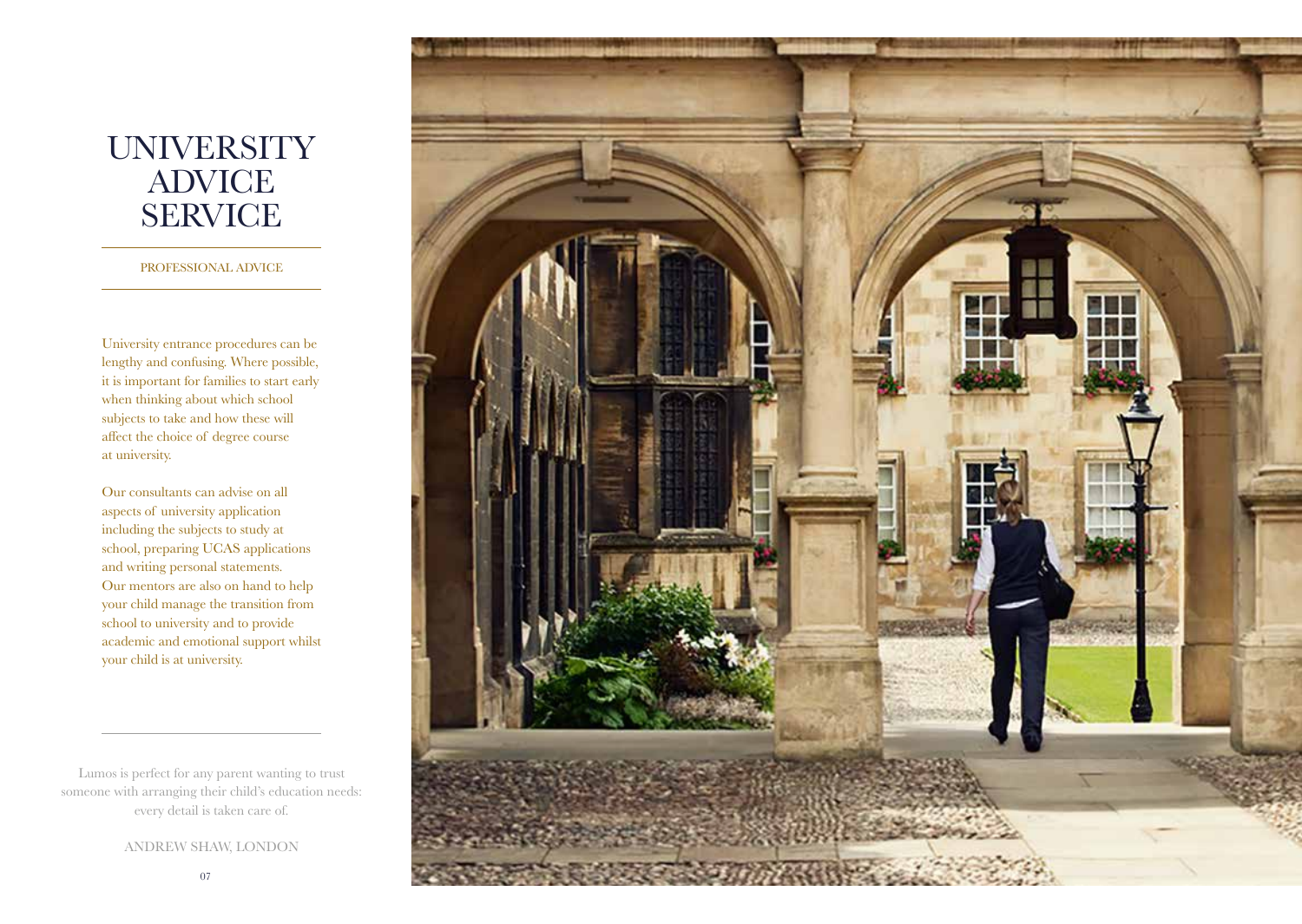Studying at a boarding school or university away from home can sometimes be overwhelming for young people. Children often need additional support to help them succeed. Boarding schools and universities have support systems in place, but more input from an experienced mentor can be invaluable, For overseas, international or busy professional families, the knowledge that a mentor can bridge the gap between home and school can offer peace of mind.

A mentor can visit your child at their school or university to help motivate and guide them to become confident and successful in their studies. The mentor will work closely with your child to ensure that he or she gets the very best possible results from their schooling.



I loved the renowned Creative Writing degree at the UEA and am now completing my MA at Nottingham University. Your mentor was brilliant: inspiring and knowledgable.

MAADIHA, LONDON, UK

### MENTORING HOME SCHOOLING

#### HELP AND GUIDANCE SUPPORTING ACHIEVEMENT

As a family, you may be considering home schooling for various reasons. In many circumstances, it is beneficial for a child to be tutored in the home environment. Your child may be preparing for the British education system, may have missed out on a school place or be struggling with mainstream education. At home, he or she will receive individual attention and intensive tuition,

Home schooling is recognised as a viable alternative by Lumos Education.

We have tutors who are experienced in providing home schooling programmes tailored to your child's needs. Tutors typically deliver up to five hours' tuition per day. Tuition can be combined with sports, musical and creative activities. Tutors can work with several siblings.

Whether your goal is for your child to return to mainstream education or continue to be educated in the home environment, we can help them to succeed.



You were a great help to us when my home-educated daughter was preparing for her GCSEs. We had been feeling overwhelmed and you gave my daughter the confidence to know she could pass. Which she did! I highly recommend you.

ANGELICA, UK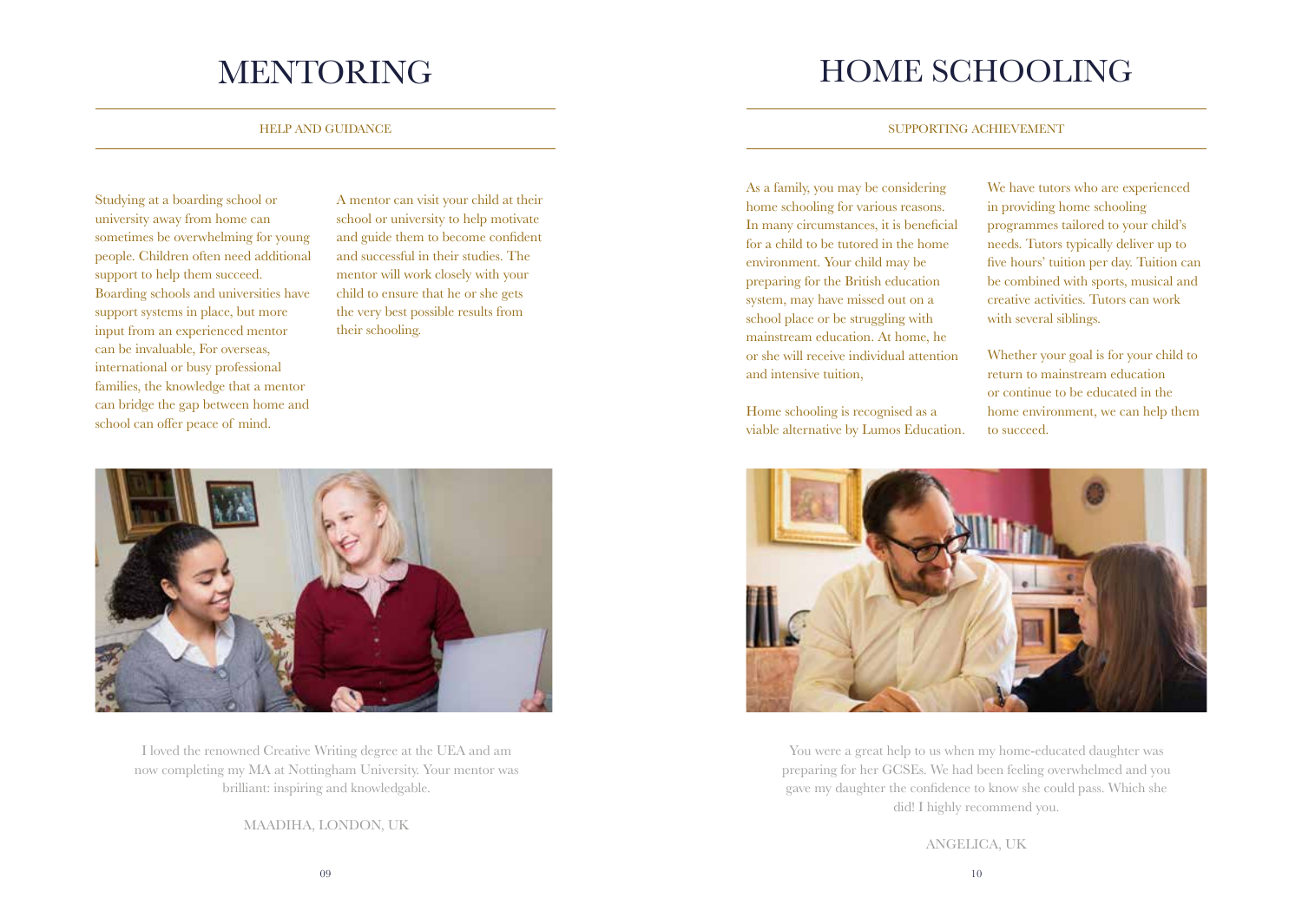

### GUARDIANSHIP SERVICE

#### OUTSTANDING CARE AND ATTENTION

Lumos offers an exclusive Guardianship Service for students studying at boarding schools whose parents are based overseas.

As a small company, we take a personal interest in each individual student and ensure that your child receives the best care and attention. As parents ourselves, we want your children to receive the same care as we would expect our children to receive if they were living overseas. As your child's educational guardians, our role is to enable clear communication

and co-operation between you as parents, your child and his or her teachers. Johanna, the director of Lumos Education, attends all parents' evenings personally. With an in-depth knowledge of the British education system, she can advise your son or daughter on their school subject and university choices. We understand that communication across different time zones and in another language can be complicated. We aim to ensure that your child is safely cared for and that any problems which may arise are solved quickly.

Knowing that you are Max's education guardian gives us peace of mind whilst he is studying in the UK.

HUI, HONG KONG.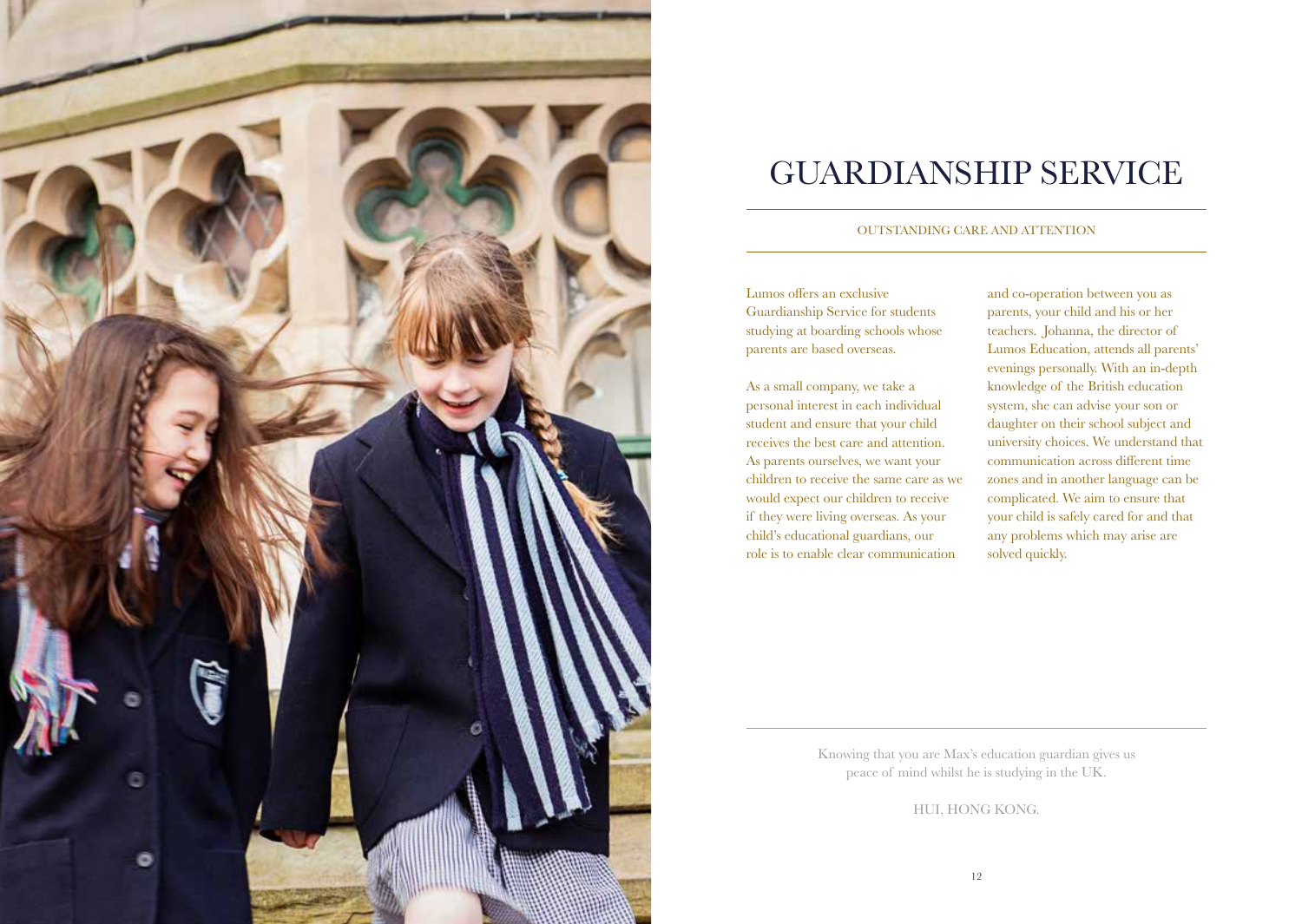

### ACADEMIC ASSESSMENTS

#### CLEAR INSIGHT

Our assessments enable us to establish an overall picture of your child's strengths, talents and any areas for development.

If your family is relocating to the UK, an assessment will help us to see how we can best support your child's entry into the British school system. If you are looking to arrange a tuition programme, the results of the assessment will help us design the programme based around the academic needs and goals of your child.

The content of the assessment will vary depending on the age and stage of your child. If you are applying for a school place, for example, the assessment will include English, Maths, verbal and non-verbal reasoning. If your child is studying towards A levels, we will assess their ability in their chosen subjects.

After the assessment, we will prepare a detailed report for you. Following this, we will discuss the findings of the report with you and how best to support your child to achieve his or her goals successfully.

Your academic assessment was invaluable -it helped us to determine how Abdulla's education level compared to the UK education system requirements. Thank you.

MOHAMMAD, DUBAI, UNITED ARAB EMIRATES.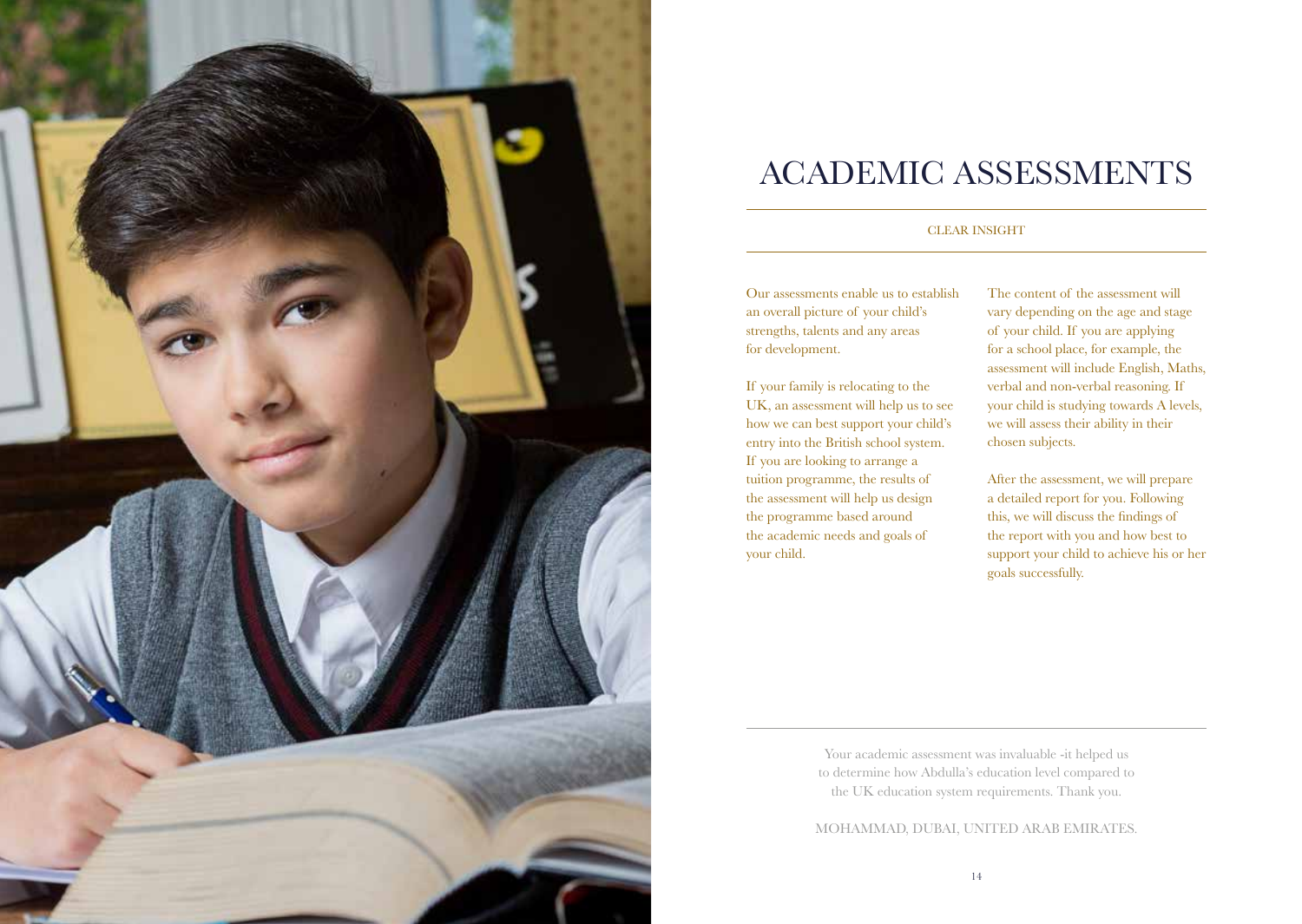### TUITION PROGRAMMES

#### ACADEMIC EXCELLENCE

The school environment does not always bring out the child's best abilities in every subject. Dedicated one to one tuition can achieve outstanding results. Tuition can be provided either online or in your home.

Before preparing a tuition programme, we will have a detailed discussion with you to ascertain the academic and pastoral needs of your child. At this stage, you may wish to opt for an indepth academic assessment to pinpoint your child's strengths, talents and to identify any areas of development.

Following this, we will develop a bespoke tuition programme focused on individual needs of your child. Our tuition programmes are designed to build your child's confidence in their abilities and to give them the best possible chance of success. They are also developed to encourage intellectual curiosity and a love of learning - it is important that children enjoy learning and that their love of learning stay with them throughout their life. We keep you regularly updated on your child's progress with frequent written reports and meetings.

Whether your child needs support in preparing for school entrance at 7 +, 11 + or 13 + or tailored GCSE, IB, A level or American University entrance exams (ACT and SAT) tuition, we will work with you to design the best programme and arrange tutors suited to your child.

Your tutor helped me in my final year of A levels studying English at home. The quality of tutoring was outstanding with the tutor giving 100 percent support, even outside of the allotted tutoring time. A few years down the line, I am in my final year of University studying English Literature. I wouldn't be here without your help.

NATASHA SAUNDERS, LONDON, UK

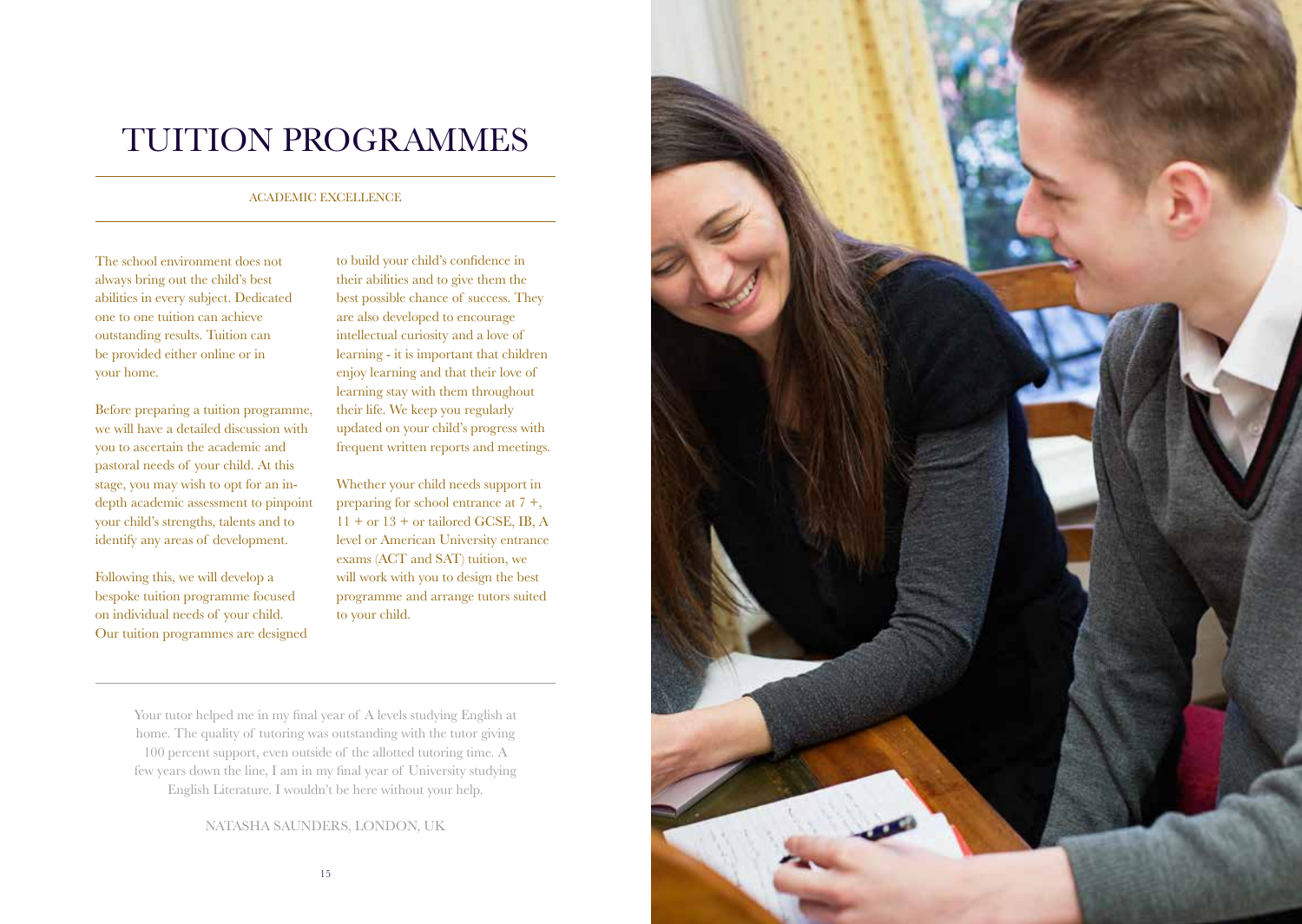### EDUCATION PROGRAMMES

#### UNRIVALLED OPPORTUNITIES

We can arrange for your child to participate in superb summer language programmes both in the UK, the rest of Europe and in the USA.

These programmes not only help your child develop superb linguistic ability in English, French and Italian or another language of your choice, they also give your child the opportunity to experience other cultures and make friends with their peers all over the world.

A number of our language programmes in the UK include preparation for boarding school life. If you are considering a boarding school education for your child, one of these programmes will give you the opportunity to see whether they would be suited to the environment at a British school.

We can also arrange for wonderful winter holidays in the Alps which combine language and learning with winter sports. These holidays give your children the opportunity to learn other languages whilst enjoying themselves and improving their sporting ability.

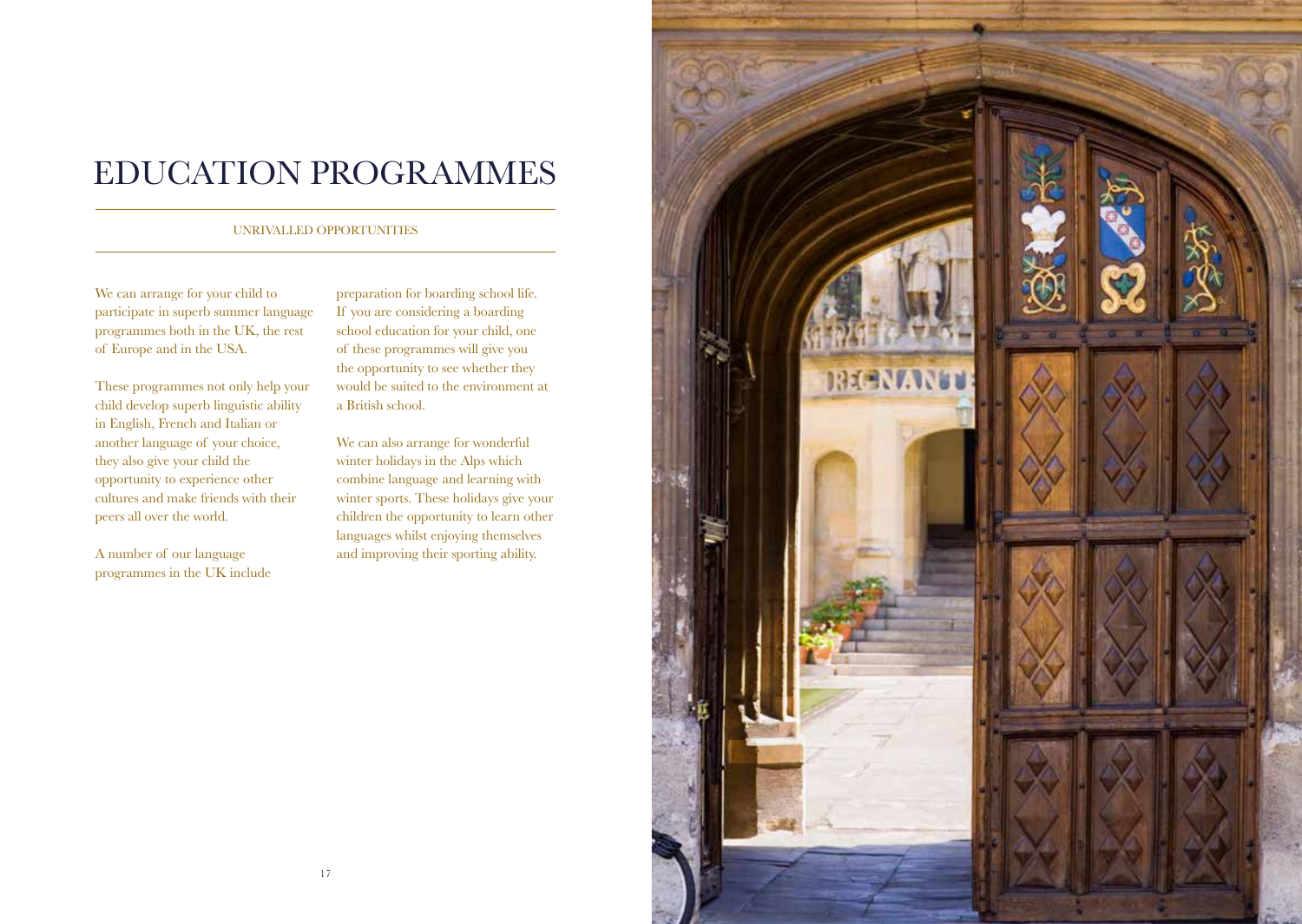

## CULTURAL PROGRAMMES

#### CONFIDENCE IN A NEW COUNTRY

If you are relocating to the UK with your family, or sending your child to boarding school or university in Britain, our cultural programmes will help your child to become familiar with British culture and norms.

Children can often feel nervous at the prospect of studying in an unfamiliar country. Our cultural programmes will help your child to feel comfortable and at home in the UK.

Our consultants and tutors will develop a tailored programme for your child, focused on his or her unique interests, academic and pastoral needs. The programme may involve trips to museums, art galleries, music concerts and restaurants.

Your child will learn British etiquette in these settings and your child's tutor will be able to provide information on key aspects of British history and everyday life in the UK

Learning about great playwrights like Shakespeare, the history of the British monarchy and British sporting preferences, amongst other areas, can really help your child feel confident conversing both with adults and his or her peers at school and university.

This cultural knowledge will compliment your child's academic studies at school and university. Our aim is to ensure that your child feels confident and at ease with all aspects of British culture.

Our son really benefited from his cultural programme in London. He told us that he now feels much more confident about starting at his boarding school in September.

HONG KONG FAMILY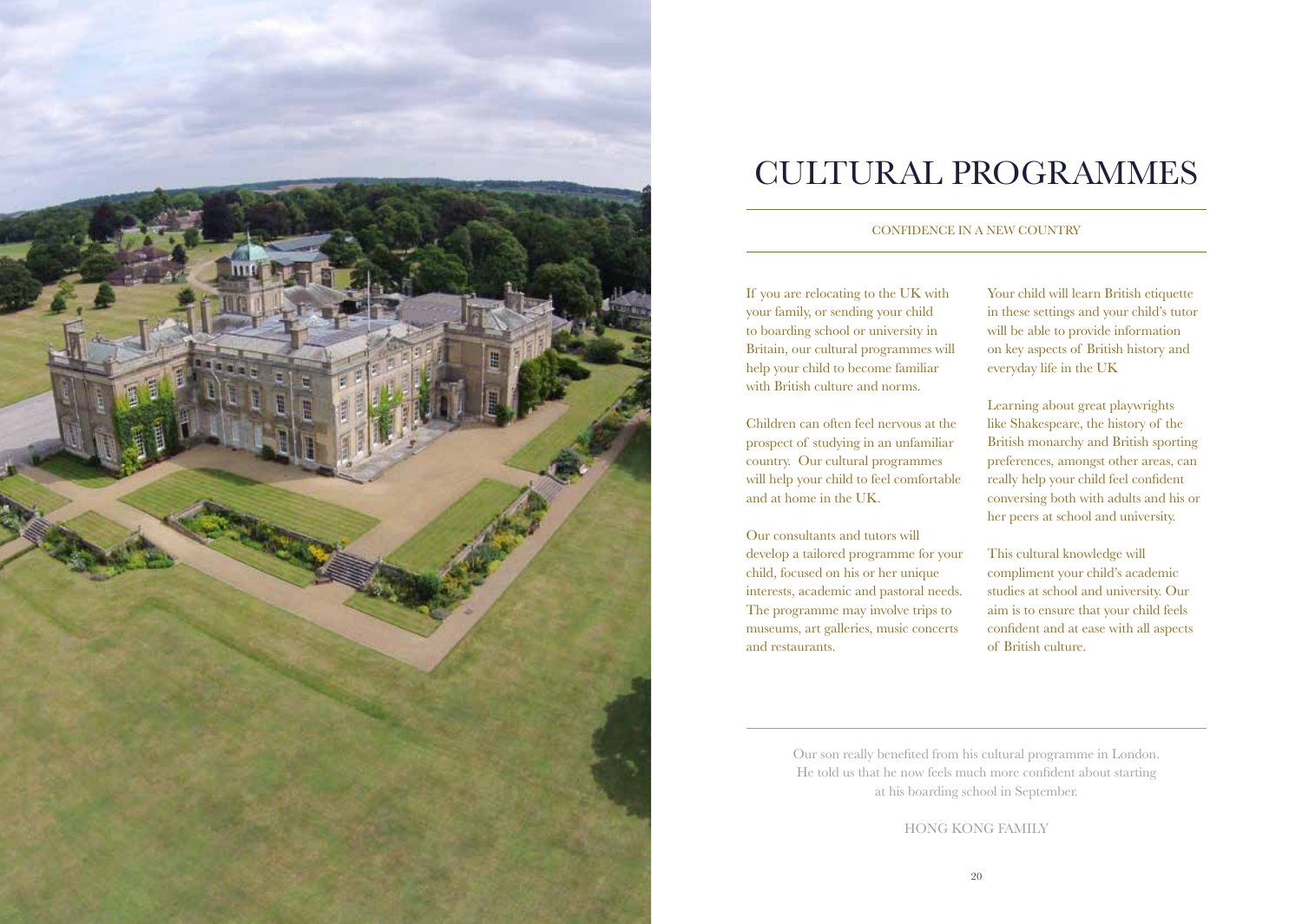### MEET THE TEAM

#### EXPERT SUPPORT



### Johanna Mitchell DIRECTOR

Educated at British independent schools, London University and the Sorbonne, Johanna has over twenty years' experience of education and management, including Whitehall, UK Government. She speaks five languages and has an in-depth knowledge of international education systems. As a parent herself, she believes that an understanding of the whole child is key to academic success.



### Will Salisbury SENIOR CONSULTANT, SCHOOLS

Educated at independent schools in the UK, the University of Exeter and Institute of Education, Will is an experienced educator, having worked in many top UK schools including day, boarding and sixth form colleges. He also has significant pastoral experience through working at Oakham School, as a private tutor and managing sports camps over the last five years.



### Chris Thomas SENIOR CONSULTANT, SPECIAL ACADEMIC NEEDS

Chris is an experienced teacher and parent of two children. Educated at independent schools in the UK, he has worked in the British education system for fifteen years. His specialism is secondary level education and he is an expert in special academic needs, including Autism and Aspergers.